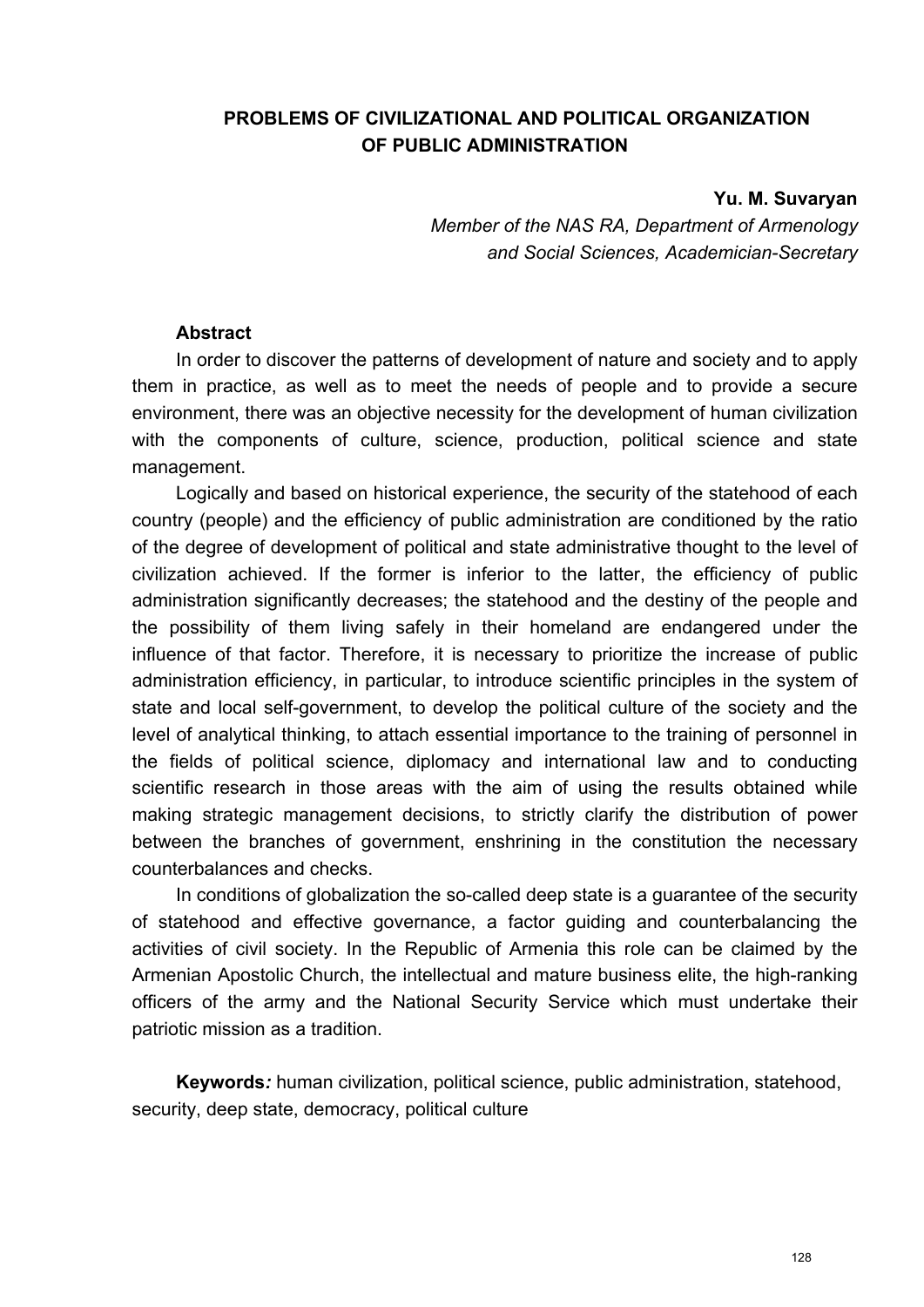## **INTRODUCTION**

From its inception to the present day the history of public administration has demonstrated certain tendencies of establishment and development. On its way from collective activity to production, i.e. the creation of material goods and security measures, humanity needed a legitimate institution that would guarantee its rights, property, security of the borders of the emerging countries: this became known as a state with important state bodies (king, ministers, police, army, security service, etc.) performing its functions.

Initially, state power was assumed by the leaders of the most powerful tribes, and as it was customary in ancient times, it was passed on to the heirs, thus beginning the tradition of hereditary transfer of power. This tradition continued until the complete establishment of the public administration system  $(18<sup>th</sup> - 19<sup>th</sup>$ centuries). It is noteworthy that partially, though, in fact, mainly as a manifestation of a deep state it was preserved in the 20<sup>th</sup>century, and it operates in the 21<sup>st</sup>century as well. The hereditary monarch considers their most important task to be the preservation of the state power and territorial integrity of the country; in terms of the latter, especially in the Middle Ages, the expansion and conquest of new territories as well. New territories are new resources, a means of enrichment and strengthening the country, which is tempting at all times. If in the Middle Ages the main means of occupying territories were the power structures, today they are replaced or supplemented by the influence of the so-called "soft power".

Under the public administration system, which is predominant today, state authorities are formed through civil society institutions, electoral technologies, as a result of which the winning political force forms public administration bodies. If under hereditary monarchy the factor of civilization was important for the quality of the country's development, which is essential for economic, social, cultural and security development, under public administration the components of political perception of the country's interests, understanding of the need for statehood, state organization are added as the most important preconditions for the strength of the public administration system, which are materialized through political institutions - socio-political organizations, and then through the public administration bodies formed by them.

The country benefits if the political institutions are at a high level of perception and realization of statehood and national interests, and on the contrary, the state weakens if they emphasize personal and party interests, demonstrating an inadequate level of political science and state organization.

For the strengthening of the state and prosperity of the country, the level of civilization of the people in comparison with the world average is important, as it is the key resource for the further socio-economic and cultural development, as well as for the solution of security problems.

At the same time, the correlation between the level of civilization of the people and the degree of maturity of the political institutions of the country is extremely important, which, as real life shows, is not always proportional. Moreover, the latter can be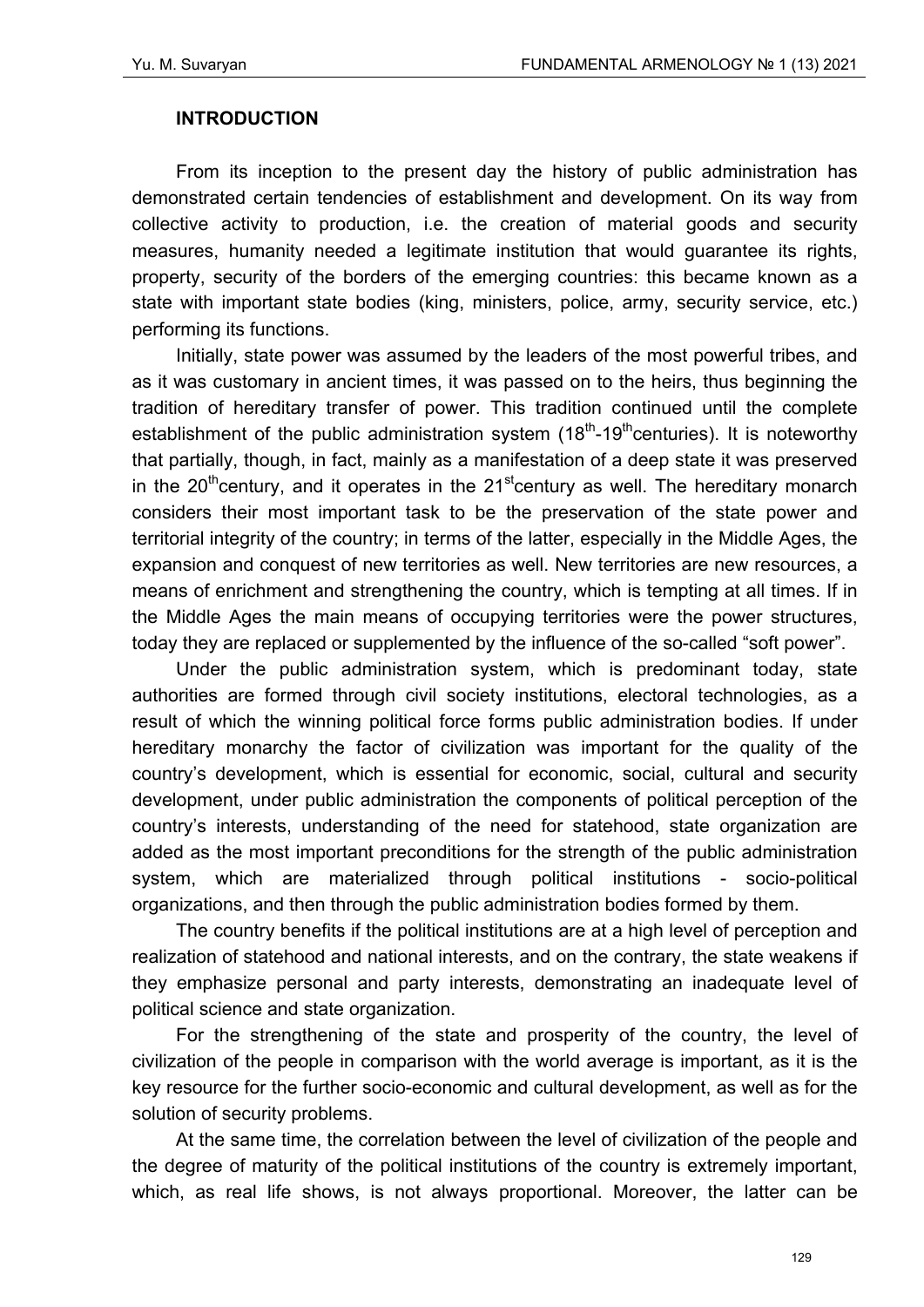significantly inferior to the former, which will have a negative impact on the solution of the most important problems of the statehood and state and the implementation of its functions.

It is a well-known fact that people and the organizations consisting of them are mostly guided by their own interests which are more manifested in organizational relations at all levels and also influence the behavior of political institutions. And if the level of people's awareness of and protection of statehood and politics, including national values, is not high and yields to individual interests, such a situation proves the gap between the civilizational and political-organizational levels of the society, which must be overcome, otherwise it can be tragic for the fate of that society or people. It should be noted that in literature on public administration and in modern economic and political literature<sup>1</sup> the issue of its effectiveness has not been properly considered in terms of the ratio of the country's civilizational, political and state-organizational level, and since it has a significant scientific and practical importance, it is undoubtedly a topical issue from the research point of view. From a practical and political point of view, the issue of the ratio between the civilizational and political development is essential for underdeveloped or even newly developing statehoods, as they are more vulnerable to the impact of geopolitical risks. From this viewpoint, the situation of the Republic of Armenia is special, because, unfortunately, the Armenian people lost their statehood four times - in 428, 1045, 1375 and 1920; and at the end of the 19<sup>th</sup> century and during the  $20<sup>th</sup>$  century they were regularly killed during genocide, lost their homeland, their cultural values were desecrated by savage neighbors, their material values and territories were appropriated, and today efforts are being taken to falsify history with the aim of eliminating the Armenian trace in the South Caucasus. It is obvious that the way to overcome the mentioned calamities is to strengthen the Armenian statehood in the ancient lands of the Armenian people.

The importance of factors of civilization, political science, political institutions and state-management in the system of state-building and public administration and the priorities of their purposeful use will be considered in detail below.

## **THE COMPONENT OF CIVILIZATION IN THE PUBLIC ADMINISTRATION SYSTEM**

The ideas of the state and then of public administration are among the achievements of human civilization, just like the well-known scientific ideas, the objects of everyday use created based on them (telephone, TV set, other radio-electronic values, cars, airplanes, etc.), well-known spiritual and material values bringing artistic pleasure. The content of public, including state administration is the embodiment of

<sup>1</sup> See, e.g. Pal 2005; Weimer, Vining 2010; Denhard 2006; Linz, Stephan 2011; Suvaryan, Mirzoyan 2013, Suvaryan, Sargsyan, Suvaryan 2019, Acemoglu, Robinson 2016; Ferguson 2020; Sharma 2018; Stieglitz 2020; Mukhaev 2009; Pigachev, Soloviev 2005; Soloviev 2008.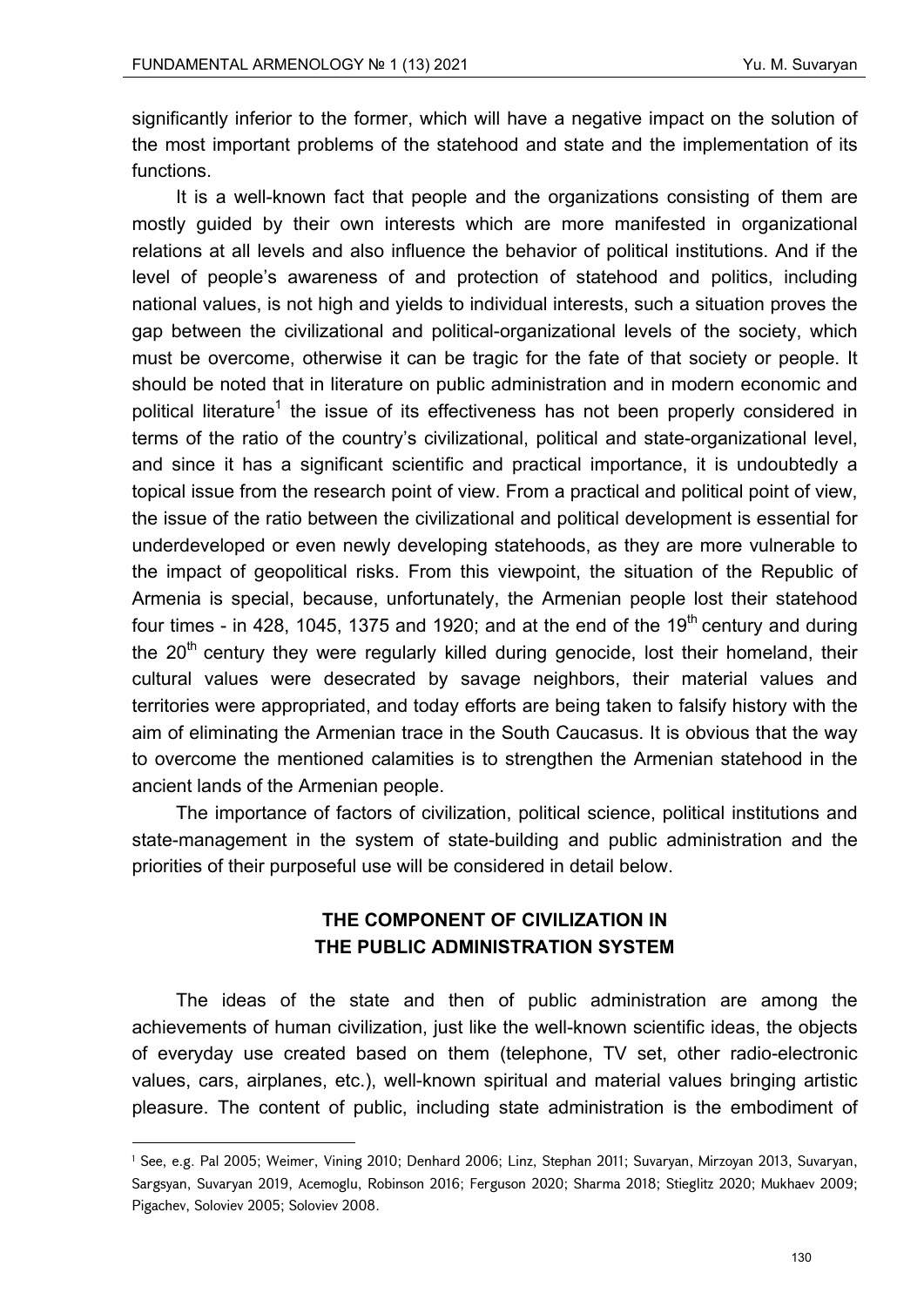certain scientific ideas through the basic law - the constitution; other sectoral laws, organizational structures of government, security services, structures for solving territorial and strategic problems. A significant part of the scientific ideas concern the political-administrative sphere, which means that the general level of civilization, especially in terms of achievements in the fields of science and culture, is not sufficient for effective state or public administration. Historical experience shows that state administration and state-building activities are possible if the level of civilization is low, but if there is certain aspiration for statehood and state organization. If the mentioned two components are present, it is possible to have a developing and effective statehood, and if the level of civilization is not high, and the level of state-building organization is active and sufficient, a state unit can be created, which will be inferior to the previous one. However, if the aspiration for statehood and the level of organization of the society are significantly lower than the level of civilization, such peoples are often not able to build a strong, developing state. If the mentioned two components are present, it is possible to have a developing and effective statehood, and if the level of civilization is not high, and the level of state-building organization is active and sufficient, a state unit can be created, which will be inferior to the previous one with its effectiveness. However, if the aspiration for statehood and the level of organization of the society are significantly lower than the level of civilization, such peoples are often not able to build a strong and developing state.

Thus, a state is an achievement of civilization and at the same time, the development of statehood is conditioned by the civilizational rise of the country - the constant growth of science, production, culture, as well as the degree of political and administrative maturity. The latter, as mentioned, is also a component of civilization, but parts of the whole, as evidenced by historical facts, do not always develop proportionally, in terms of combination of content, region and human societies, the main author of civilization.

Culture can develop faster than science, or vice versa; their development is unique and is expressed according to peoples and countries. Some landmark discoveries of human civilization, whose geography and authors' nationality and country belonging confirm this thesis, can serve as an example. $<sup>2</sup>$  In terms of the effectiveness of public</sup> administration, of great practical significance is the issue of the correlation between the degree of civilization of separate peoples and one of its components – political and state management thought. It is difficult to quantify these two complex phenomena; however, they can be measurable and comparable in relative indicators. Particularly, to assess the level of civilization the number of scientific achievements, works of art and literature created by each nation and accepted in the world, can be used. The level of political and state management thought can be expressed by the period of statehood of the given nation (society of the country) and the indicators of effectiveness of public administration. Mathematically, the above-mentioned ratio can be expressed as follows:

<sup>2</sup> See 100 great scientific discoveries 2018.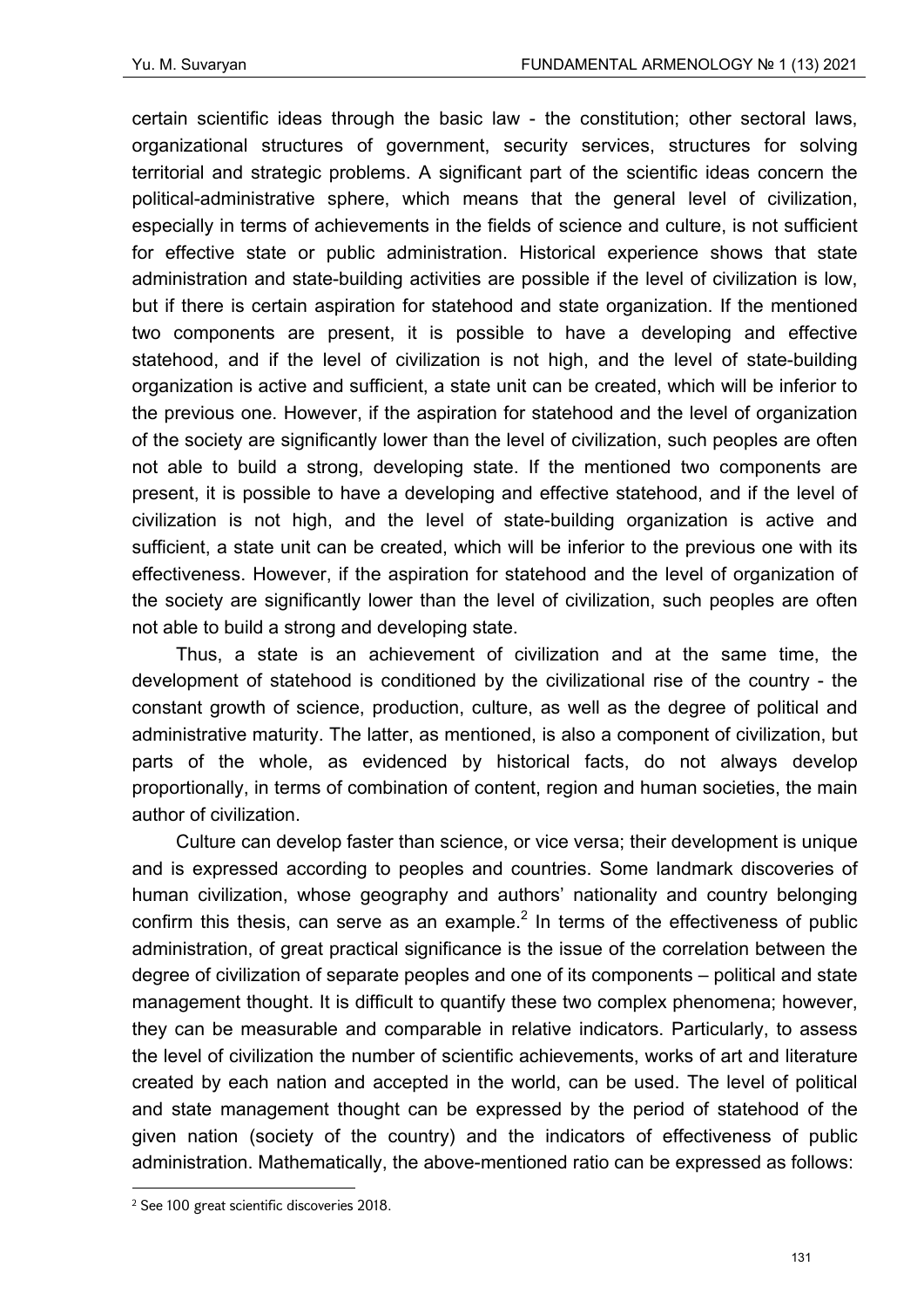$-\geq -$ , or  $\rightarrow$  2 1, where

x – is the aggregate indicator of achievements of civilization,

xi – the same for an individual country or people (community),

yi – the generalized indicator of the political and state management thought of an individual country or people (community).

If the inequality goes in the opposite direction, or the value of the fraction is less than one, it leads to inefficient public administration, even the risk of losing statehood.

Without delving into that complex mathematics (by the way, it is the subject of a separate study), let us mention that during its more than 5 thousand years of existence the Armenian people have had a statehood of 1500 years, which, as already mentioned, was lost 4 times. Meanwhile, in the field of world civilization, they have significant achievements in the fields of mathematics, astronomy, physics, fine arts, music, literature, theater, cinema, etc., which are accepted as a reality in the world.<sup>\*</sup>

According to Nobel Prize winner J. Stieglitz, the wealth of the people rests on two pillars: the first is the increase in labor productivity, the main source of which is technical progress made by state-funded basic research, which enriches the state, raises the standard of living; and the second is the well-structured society that enables people to cooperate, trade and invest and which is characterized by the rule of law, democracy, necessary legal processes, system of checks and balances. $^3$  It is obvious that the two well-known components of civilization - science and the political-and-administrative system –are important for a rich and secure state, and therefore, for effective public administration, but both must be at a high level of development and maturity. Furthermore, the practical provision of scientific and technical progress can also be a result of political and administrative decisions. By the way, the correlation between civilization and its other component, economics and economic policy, is also essential for economic growth and innovative development. In reply to a question about the Industrial Revolution in the  $18<sup>th</sup>$  century England, two Western authors give differing answers.

According to A. Toynbee, this revolution took place in England because the stagnation of politics, religion and lifestyle accelerated the concentration of industry, which stimulated the pursuit of technical discoveries, which were promoted by the development of mathematics and the achievements of physical science.<sup>4</sup> According to D. Acemoglu and J.Robinson, industrial revolution took place in England because there

<sup>\*</sup>In terms of scientific achievements, world-famous names are M. Khorenatsi, A. Shirakatsi, M. Gosh, V. Hambardzumyan, S. Mergelyan, Abraham and Artem Alikhanyans, Yu. Hovhannisyan, H. Orbeli, H. Adamyan, I. Knunyants, B. Margaryan, A. Takhtajyan. A huge contribution in the fields of art and literature has been made by T. Roslin, H. Aivazovsky, M. Saryan, A. Khachatryan, Komitas, S. Parajanov, R. Mamulyan, V. Papazyan, Narekatsi, H. Tumanyan, A. Isahakyan, V. Saroyan. Certainly the list is not complete, it can be continued, which proves the significant contribution of the Armenian people in various spheres of human civilization.

<sup>3</sup> See Stieglitz 2020: 14-15.

<sup>4</sup> See Toynbee 1991: 25.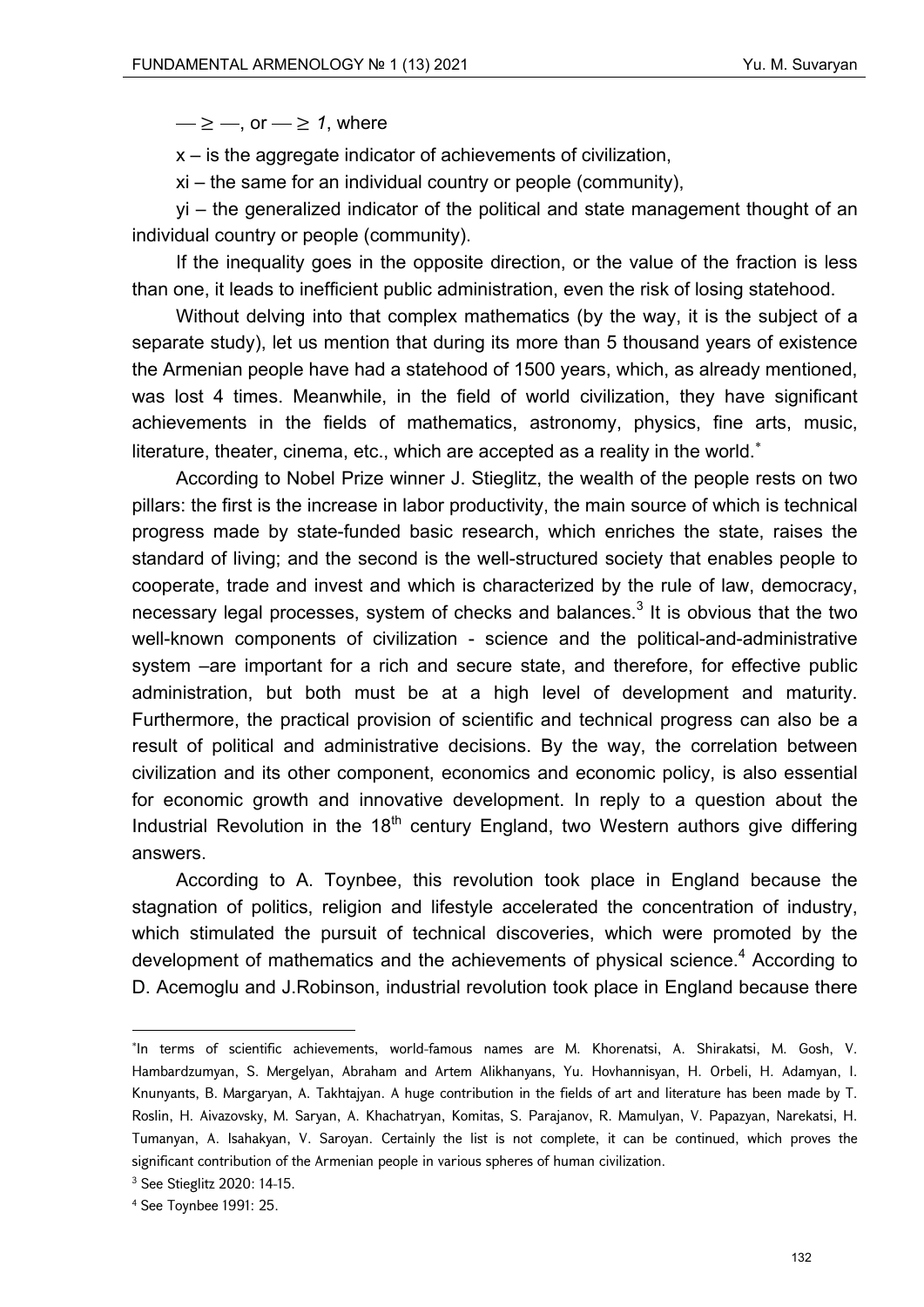were unique inclusive economic institutions, which in their turn were the product of similar political institutions and ensured property rights, had ended the state monopoly on foreign trade and removed barriers to the development of industry.<sup>5</sup>

Both answers are in fact correct, but taken separately they are not complete; they complement each other. Toynbee's answer emphasizes the concentration of industry and the pursuit of innovative development. All this is possible in the conditions of the existence of a corresponding political and economic environment, which is expressed in D. Acemoglu's and J. Robinson's point of view. And the concentration of industry is a consequence of accumulation of capital, which is based on the development of economic thought, classical macroeconomics [A. Smith (1776), J. B. Sey (1803), J. S. Mill (1848)]. $<sup>6</sup>$  In both approaches this important provision is missing. In other words, the</sup> degree of maturity of economic and political institutions in England, being proportional to the level of civilization, contributed to the industrial revolution, the innovative development of economy.

# **UNDERSTANDING THE NEED FOR STATEHOOD AND STATE ADNIMISTRATION AND ORGANIZATIONAL FACTORS**

In the modern world, in every advanced country, public authorities form civil society organizations through democratic principles. These organizations are to exercise the people's right to power through the formation of state and local selfgovernment bodies and arrangement of their activities. Human society has come a long way to achieve this structure of public administration bodies.

In the ancient world, politics was considered to be a set of moral and ethical preconditions for the rational organization of society, and its essence is the unification of people to achieve the lofty goals of the state and people (Aristotle).<sup>7</sup> Political science, as a teaching about politics, has developed in four stages:<sup>8</sup>

– initial phase (V century BC - XVII century AD, during which political philosophy was formed, and then the political science of the Renaissance emerged);

– rationalization phase (XVII-XIX centuries), which includes the theories of political thinkers of the new age;

– classic phase (first quarter of the XIX century - beginning of the XX century), when political science was formed as an academic course in the USA, Germany, France and Great Britain;

– modern phase (XX-XXI centuries) - the period of formation of the main schools and directions of modern political science.

 5 See Acemoglu, Robinson 2016: 284.

<sup>6</sup> See in detail Samuelson, Nordhaus 2000: 638-642.

<sup>7</sup> See Mukhaev 2009: 38-39.

<sup>8</sup> See Mukhaev 2009: 60-61.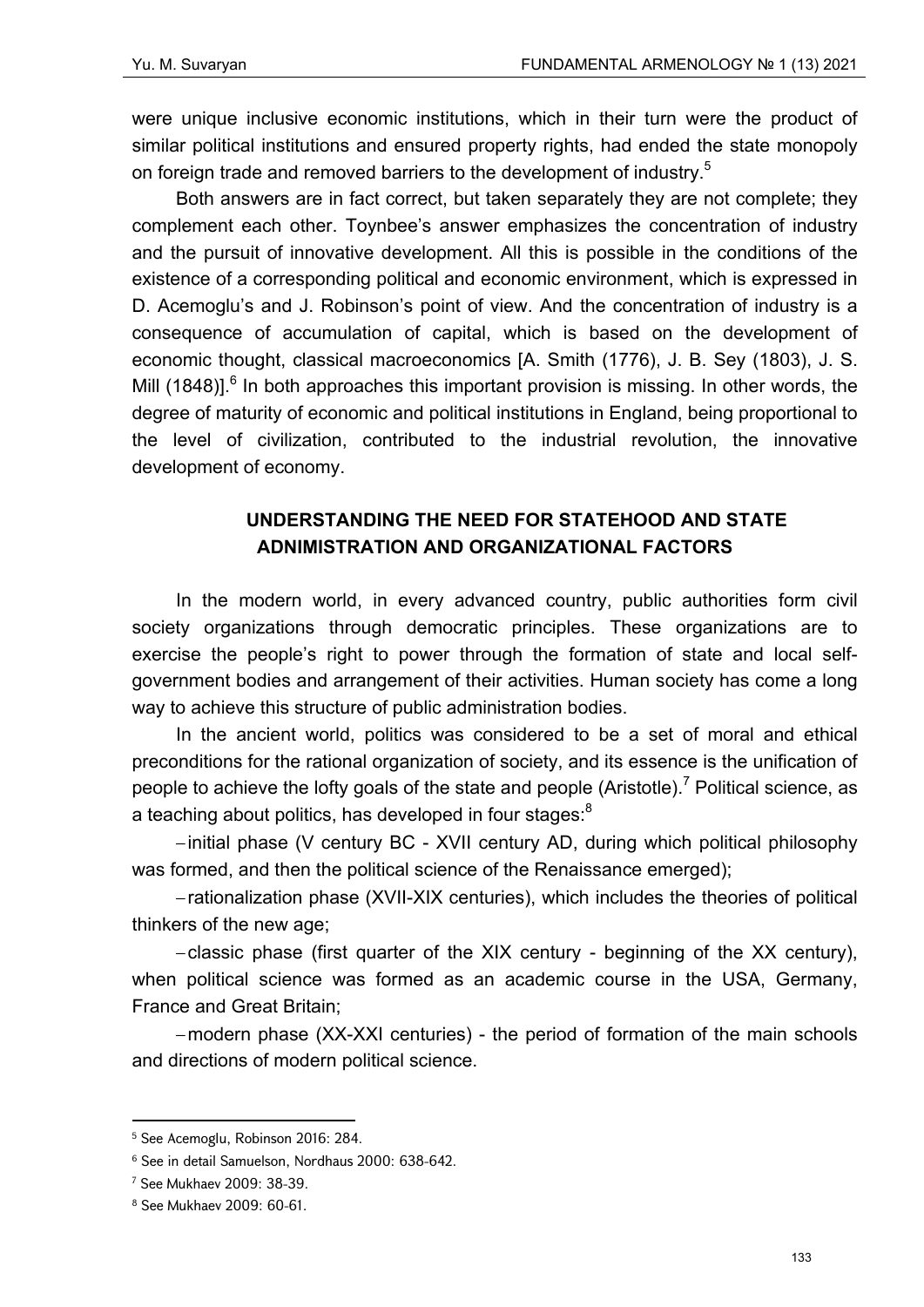The founder of political science is considered to be N. Machiavelli, Italian philosopher, diplomat, writer who believed that power in all its manifestations was the subject of political science.<sup>9</sup> In his famous work "The Prince", N. Machiavelli describes the types of the state, the methods of governing and maintaining power, the principles of conducting military affairs, the purposeful relations between society and state.<sup>10</sup>

It is noteworthy that Armenian thinkers have created well-known intellectual and material monuments of history, literature, culture, as well as valuable philosophical, constitutional (legal) works, but until the end of the XIX century (creation of the first political parties) the purely political thought seems poor, and later it gained momentum after the proclamation of the Third Republic of Armenia.

Armenian social and political organizations began to form at the end of the XIX century, when there was no independent Armenian state and the Armenian people with its ancestral territories, were part of the Russian and Ottoman empires. One of the first parties was the Armenian Revolutionary Federation (ARF), founded in 1890 with the initial aim of organizing the national liberation movement and solving the Armenian question. The Social Democratic Hunchakian Party (SDHP) was founded for the same purpose in 1887. The next political force was the Ramkavar Party (Armenian Democratic Liberal Party), which was founded in 1921, also with the aim of solving the Armenian question. The first two of these parties, especially the ARF, participated in the establishment of the First Republic of Armenia (1918-1920) and in the important work of state building.<sup>11</sup> After the establishment of Soviet power in Armenia (1920-1991), one party ruled, the Communist Party of Armenia, which was a subsidiary of the Central Committee of the Communist Party, and the above-mentioned Armenian traditional parties began to operate abroad, mainly addressing national preservation and cultural issues. After the establishment of the Third Republic of Armenia in 1991, a multi-party, democratic system of public administration was legally formed in the country, and the authority bodies were formed by civil society institutions.<sup>12</sup> As a result of the Constitution of the Republic of Armenia (1995) adopted after 1991 and its reforms, and the establishment of a corresponding liberal legal field, the traditional national parties were given an opportunity to operate in the homeland. Besides, new social and political formations were established, the number of which as of 01.01.2020 reached 109. The institution of expertise was gradually formed. However, the inadequate quality of public administration and the political developments that have taken place especially after April 2018, prove that the level of political maturity of the civil society, the understanding of the need for statehood and state organization are not in line with the current geopolitical challenges. It can be assumed that this phenomenon is the result of not having a

<sup>9</sup> See Mukhaev 2009: 69-70.

<sup>10</sup> See Machiavelli 2010: 6-87.

<sup>11</sup> See in detail Suvaryan, Sargsyan, Hayrapetyan, Asatryants, Kocharyan 2018: 20-36.

 $12$  The process of establishment of civil society in Armenia, the role of mass media in the public administration system and the issues of their development were covered in the work Suvaryan, Sargsyan, Asatryants, Kocharyan 2021.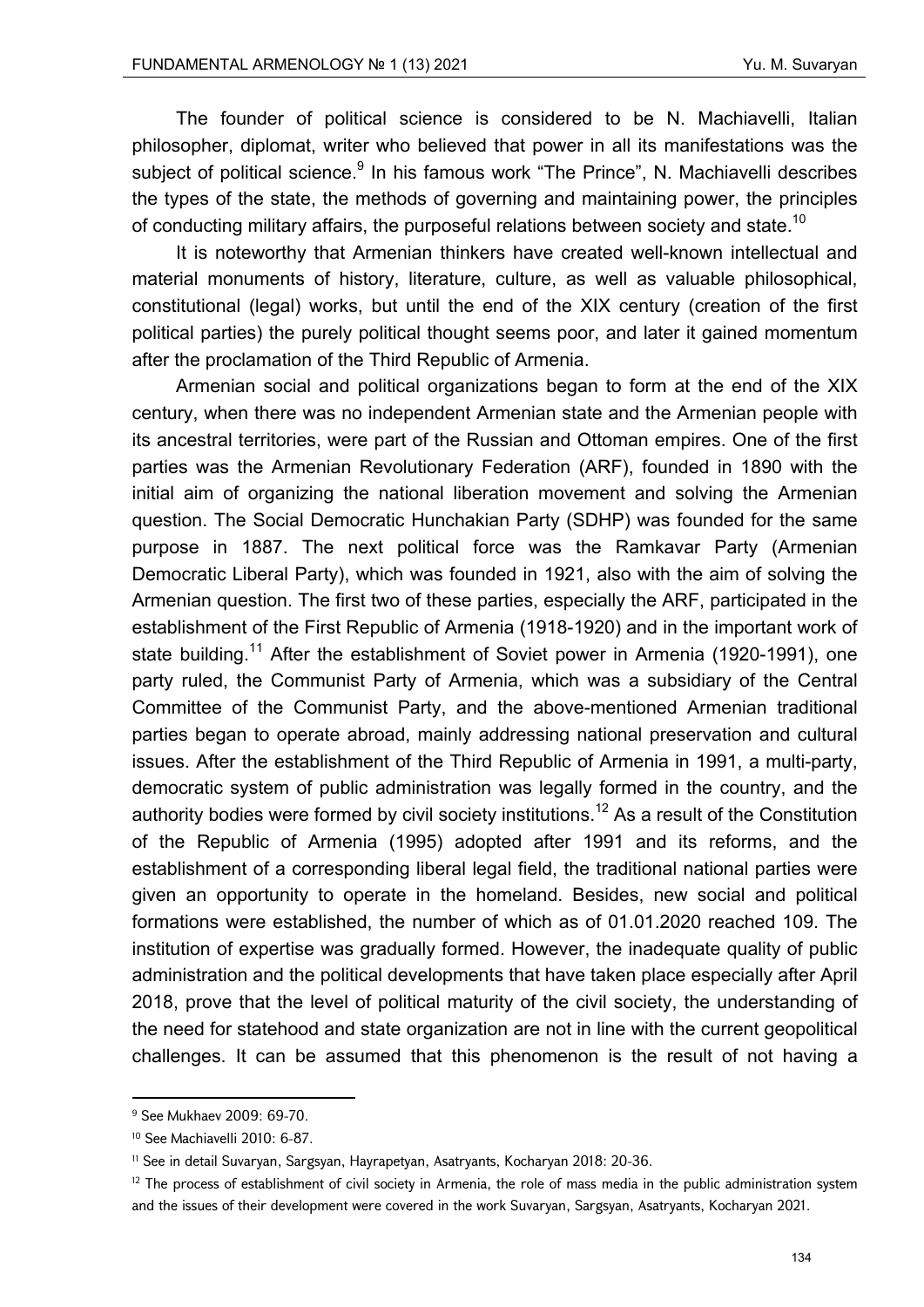statehood for centuries, lack of experience in state administration, immaturity of political and expert thought or being in the process of establishment. However, unfortunately, the analysis of the historical course of the Armenian statehood suggests that there are other reasons as well, which are not overcome over time, but continue. Some of those reasons are:<sup>13</sup>

– internal instability between the branches of power, as well as disagreement with the church, disunity;

– inefficiency of the leader, often lack of the necessary qualities;

– the low political culture of the society - the near absence of universally accepted values, orientations, development priorities;

– unfavorable public environment, i.e. indifferent attitude of members of society, state officials to patriotic events;

– the disintegration of the political system because of not understanding the importance of unity and integration of political forces in case of necessity. In the past this phenomenon was manifested in the form of internal struggle between the royal power and feudal lords, as well as between each other. The constant presence of centrifugal forces is a sad fact;

– the insidious policy of foreign states, to which our resistance potential is weak for the above-mentioned reasons.

These are often supplemented by decision making in management without accurate calculation of geopolitical risks, without forecast calculations, which has catastrophic consequences for the country and the people. Unfortunately, our history is rich in such examples.

This proves that the efficiency of public administration needs to be significantly improved, and the most important factors for that are:

– raising the level of state organization and discipline with mandatory fulfillment of the rule of law and authority attached;

– introducing scientific principles in the system of public administration, especially in the process of making the most important strategic decisions, which can be achieved through the right selection of management staff, involvement of experts;

– attaching essential importance to the training of personnel in the fields of political science, diplomacy and international law, conducting scientific research in those areas, raising the level of political culture and mindset of the society;

– strictly clarifying the distribution of power between the branches of government, enshrining in the constitution the necessary counterbalances and checks, which was partially overshadowed by the recent constitutional reforms (2015);

– returning to the semi-presidential system of public administration, as the transition to the principles of parliamentary governance was untimely for the current level of maturity of civil society.

<sup>&</sup>lt;sup>13</sup> See in detail Suvaryan, Sargsyan, Suvaryan 2019: 149-171.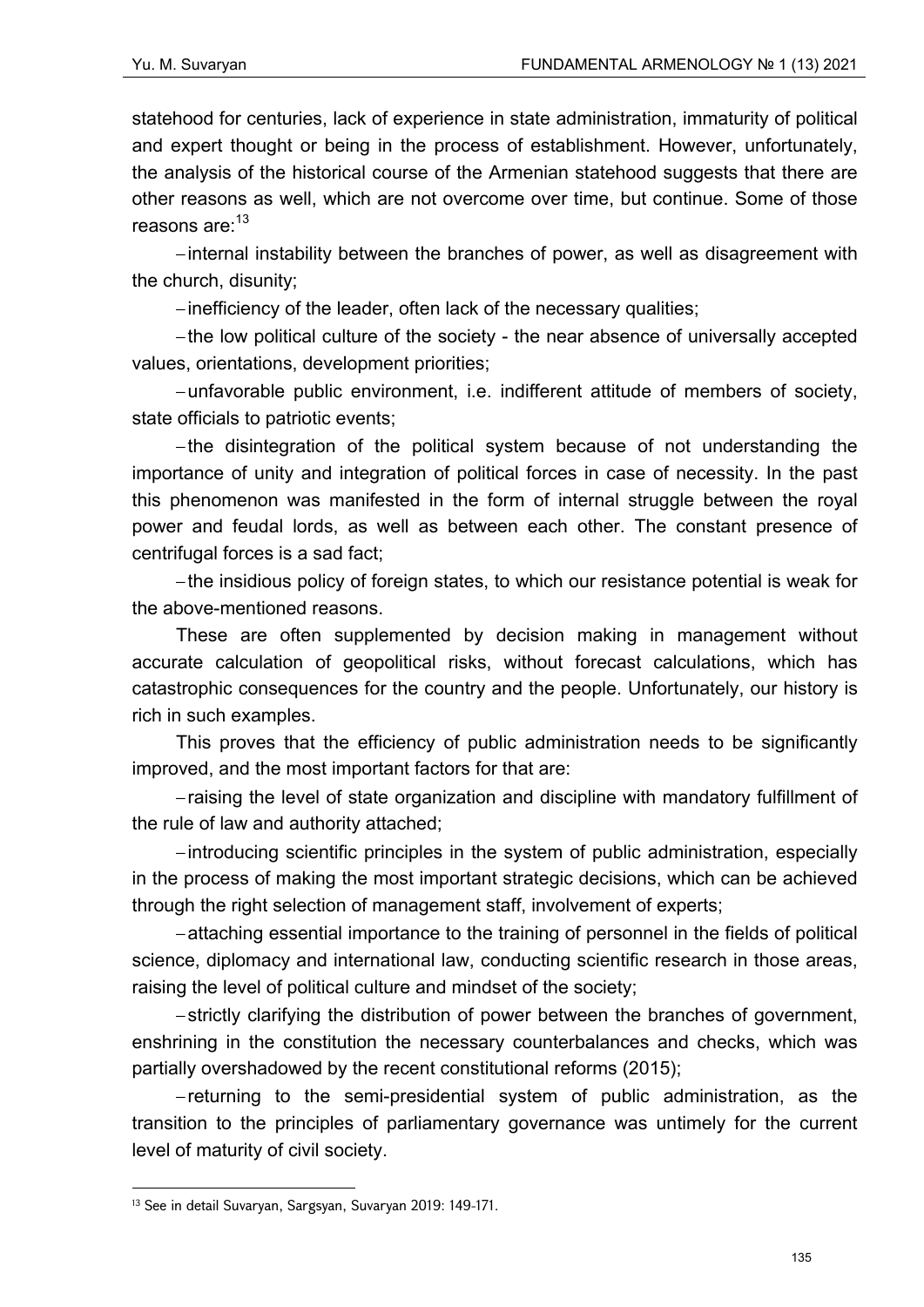In the context of the above, let us consider another problem which needs to be solved. At the end of the XIX century and during the XX century a modern classical democratic theory of the so-called political elite was formed, according to which the world should be ruled by a select minority - the elite, people endowed with special qualities (natural endowment, education, upbringing).<sup>14</sup> Moreover, according to this theory, being an elite or having an elite is a condition of effective activity of the society, it is based on the natural division between managerial and executive work, and the formation of the elite is a consequence of the natural selection of the society when the most deserving are singled out. The selection structures are different, among them are quality university education, work (including socio-political), elections, sociological polls, press reactions, etc.<sup>15</sup> By the way, the privileged (charismatic) individuals who exercise the power (leadership) of example are usually distinguished from the elite.<sup>16</sup> According to modern researchers, the problem of the modern democratic state is not the struggle against the elite, but the formation of useful, effective elite for the society, its timely qualitative renewal, the prevention of oligarchy and tendency of becoming a closed, privileged ruling class.<sup>17</sup>

#### **DEEP STATE: ITS ESSENCE, NEED AND FORMS OF MANIFESTATION**

In the pages of publicistic or encyclopedic literature ("Regnum", "Wikipedia" encyclopedia, etc.) the phrase "deep state" is often found in connection with several elite families (for example, "General Motors", "General Electric" owners), a party, religious (Islamic Republic of Iran) or state politician, army (Turkey, Egypt), etc. It is noteworthy that the idea of a deep state is not covered in the scientific literature. At first glance, the perception of the phenomenon is negative, because, especially nowadays, there are democratically elected state and local self-government bodies, and it raises the question of what dictates the idea of a deep state. However, real life, military-andpolitical developments, vigorous economic competition and the struggle for spheres of influence lead to the conclusion that, as noted by the theorists of the "social alliance" of the origin of the state (T. Hobbes<sup>18</sup>, J. Locke<sup>19</sup>), the danger of "the war of all against all" is characteristic of people, if there is no state power, and in our opinion, nowadays the same phenomenon refers to interstate relations. And although the understanding of that danger led to the establishment of supranational structures (League of Nations, then the UN, various allied military-and-political associations), nevertheless, each state, by objective necessity, is obliged to strengthen its internal and external security. The army,

<sup>&</sup>lt;sup>14</sup> See Pugachev, Soloviev 2005: 132-152.

<sup>15</sup> See Pugachev, Soloviev 2005: 139-149.

<sup>16</sup> See Mescon, Albert, Hedouri 2000: 468, 475.

<sup>&</sup>lt;sup>17</sup> See Pugachev, Soloviev 2005: 147.

<sup>&</sup>lt;sup>18</sup> See Hobbs 1991.

<sup>19</sup> Locke 1988.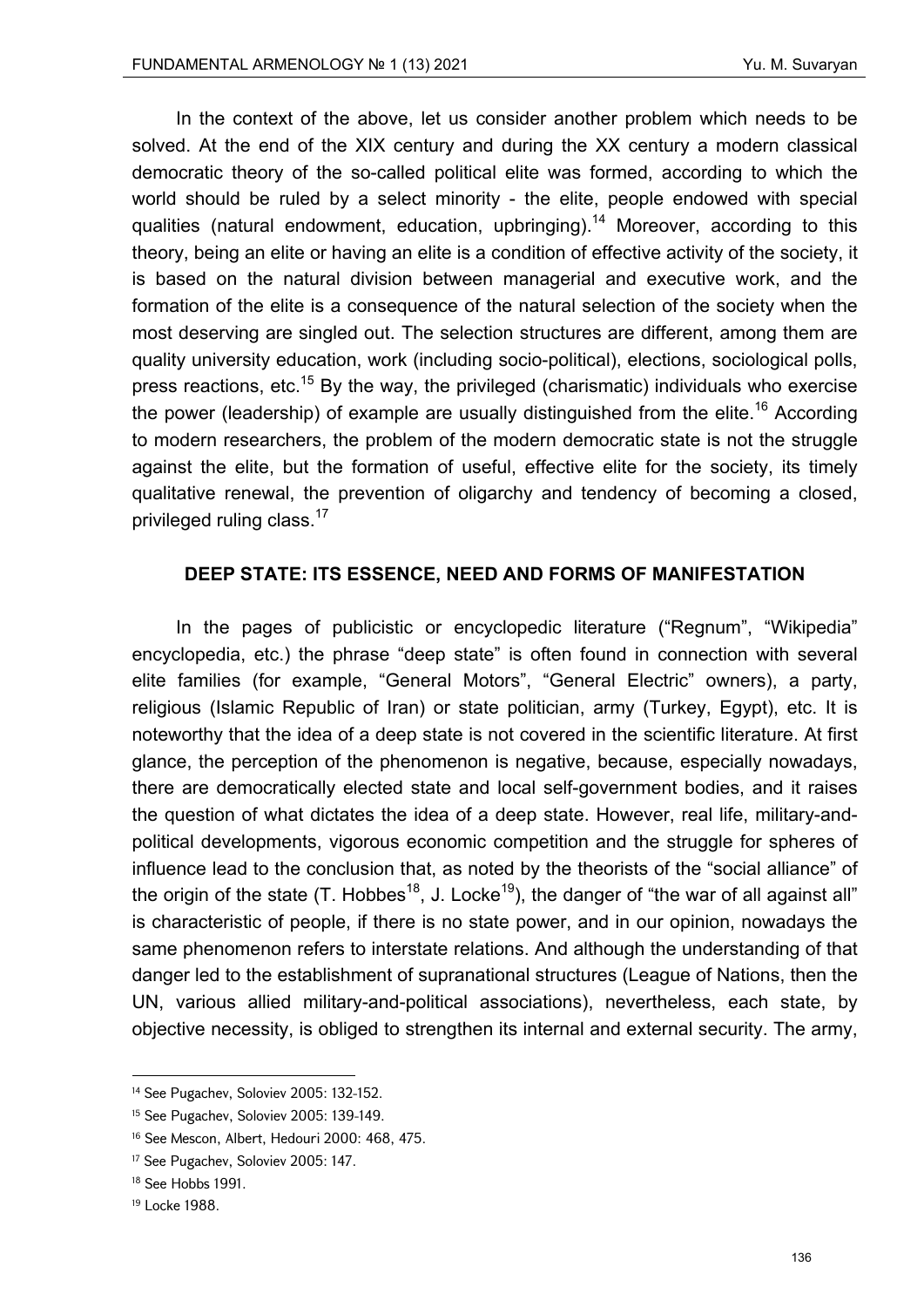national security and internal affairs structures are created with these considerations. Studies show that the deep state is one of the important parts in this system. It is especially necessary in the context of color revolutions carried out under the influence of soft power, when the state is threatened by domestic political institutions acting under the influence of external forces, in the interests of other countries. This can occur even under one of the most important rules of democracy, the rule of law. Especially, according to Western experts, civil society is experiencing a setback not so much because of technology (TV, Internet, Facebook, etc.) as because of excessive state harassment.<sup>20</sup> Moreover, "civil society seems to be an abandoned zone between corporate interests and all-consuming state" and "the rule of law, which is so important for democracy and capitalism, threatens to become the rule of lawyers".<sup>21</sup> There is even a tendency for the United States to become a country where the economy and democracy are for one percent of the population and at the wish of that one percent. $^{22}$ Such a situation of inequality of people is dangerous not only for the given country, but also for others, since the rich elite seeks to extend its political and economic influence to different regions, continuing the medieval traditions of colonization under the influence of "soft power", as described in Yu. N. Harari's work.<sup>23</sup> Under a hereditary monarchy, the need for a deep state was minimal, as the monarch and his family ruled the country and its riches, and were interested in expanding and developing the existing wealth. In the current conditions of public administration, the phenomenon of heredity is ruled out, political institutions are relatively temporary rulers and their connection with the fate of the country is their devotion to national values and patriotism. In the current conditions of globalization, the latter are variable in relation to hereditary property, subject to interested influence. It is this circumstance that makes the deep state necessary, as security forces are largely under the subordination of elected state bodies, especially if the counterbalances between the branches of power are constitutionally structured incorrectly, a phenomenon typical of young and underdeveloped countries. Thus, the

<sup>20</sup> See Ferguson 2020: 130-161.

<sup>21</sup> See Ferguson 2020: 180.

<sup>&</sup>lt;sup>22</sup> See Stieglitz 2020: 7 (By the way, this phenomenon is a proof of the inequality of people, the distortion of democracy, the existence of a deep state, the desire to spread the influence of small groups in different regions of the world).

<sup>23</sup> See Harari 2020: 512.

<sup>\*</sup> In conditions of globalization the formation of public administration bodies according to democratic principles carries risks that are difficult to manage for the following reasons:

<sup>–</sup> it is extremely difficult for an ordinary citizen today to orientate themselves to the proposed solutions of the most difficult problems of both domestic and foreign policy, which are presented by political forces;

society is polarized according to the intellectual level and often the majority are people for whom it is almost impossible to understand geopolitical issues and deceptive demagogic promises concerning very pleasant personal interests, which increases the chances of populists to seize power;

<sup>–</sup> the institutions armed with the ideas of globalization of civil society, can quickly emphasize the universal values in the process of elections and further processes, instead of national values and interests.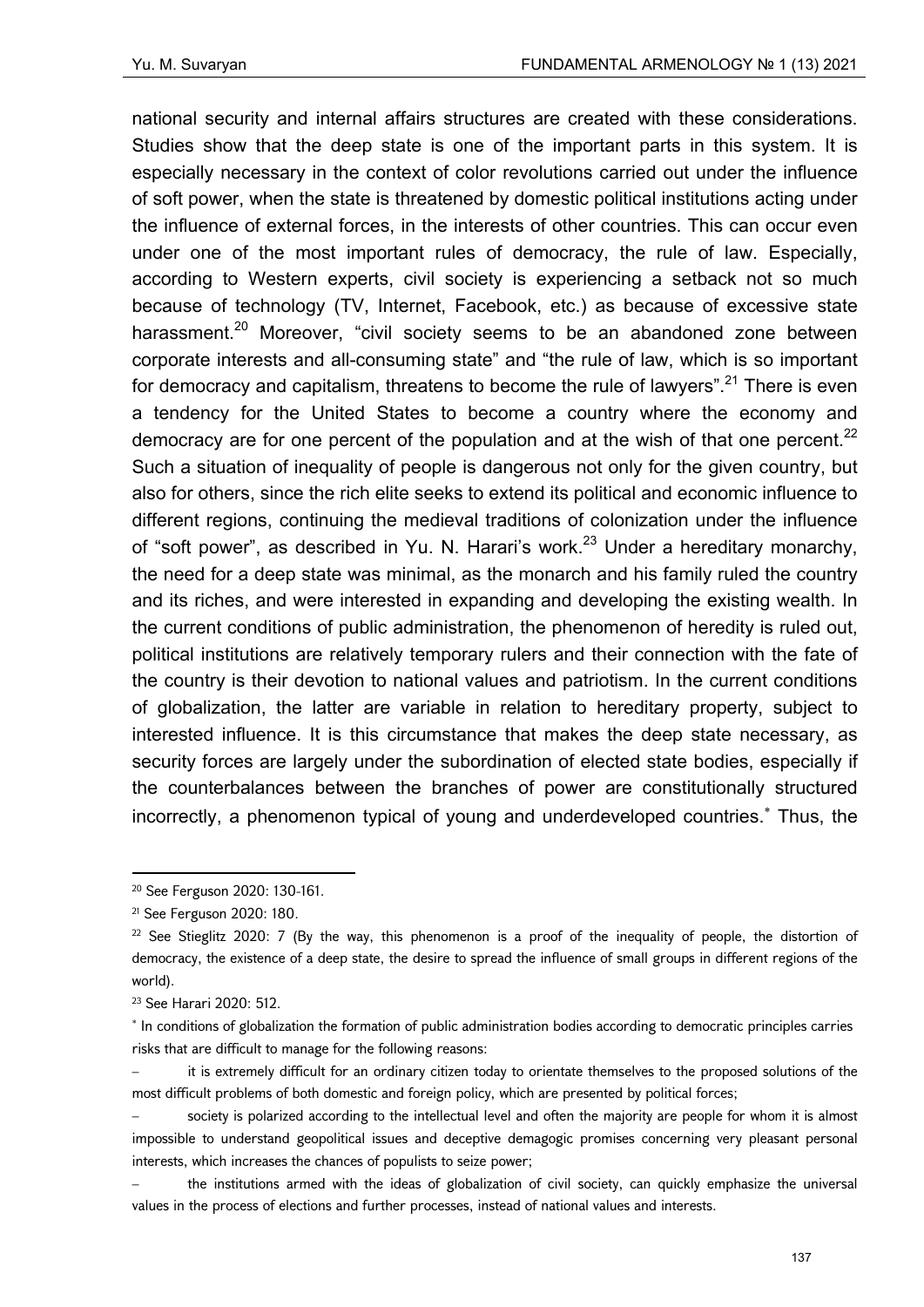phenomenon of the "deep state" is to complete the statehood of the country, not to allow the current political institutions to deviate from national values and the national vision of the development of the state and country. By its nature, it is an inapparent but stable and important component of national security. It should be emphasized that in terms of the formation of power, the content of state policy, the deep state can mean a crawling return to the concept of a noble state that existed until the  $18<sup>th</sup>$  century, which should be avoided by legislation.

Referring to the ways of manifestation of the deep state, which, as already mentioned, are diverse, it is noticeable that several European and Asian countries have preferred the institution of traditional hereditary monarchy (Great Britain, Spain, Japan, etc.). Russia will probably take that path, too (see Haldey 2020).

Among these options are the intellectual (also expert) or business elite, the religious ideology headed by the leader, various political organizations (parties), the army officers, etc. The historically well-established structure in Armenia, which can claim this role in the first place, is the Armenian Apostolic Church, which ensured the preservation of Armenian identity in the absence of statehood for centuries, even having a legal basis – the "Armenian Book of Canons", in addition to its Christian ideology.

Furthermore, the responsibilities of strengthening the statehood must also be borne by the intellectuals and mature business elite, the high-ranking officers of the army and the National Security Service. By the way, the mentioned authorities are not enshrined in the legislative documents in any country. They are formed, established, accepted by the public over the years, becoming a tradition. The essential thing is that the above-mentioned entities should realize their mission, gain the public's trust through their actions and become a strong bastion for the strengthening and development of Armenian statehood.

#### **CONCLUSIONS**

For the efficiency of public administration and the security of statehood the level of human civilization in the country is crucial as a key resource for further socio-economic and cultural development and solving security issues, in addition to the high level of political science and state management thought, for making accurate forecast calculations taking into account the available resources and geopolitical risks and for making sound and purposeful management decisions.

Historical analysis shows that if the latter is significantly inferior to the former, which is observed in newly developing or still weak countries, it will have a negative impact on the process of solution of the most important problems of the statehood and state and its results. Considering the reasons leading to such a situation, in particular

<u> Andrewski politika (za obrazu pod predsjednika u predsjednika u predsjednika u predsjednika (za obrazu pod p</u>

It is noteworthy that Plato pointed out the possible shortcomings of democracy, emphasizing that under those conditions "equals and inequals" are equated, as a result of which demagogy rules, moral standards are distorted (see Plato 1971: 150, 374, 380).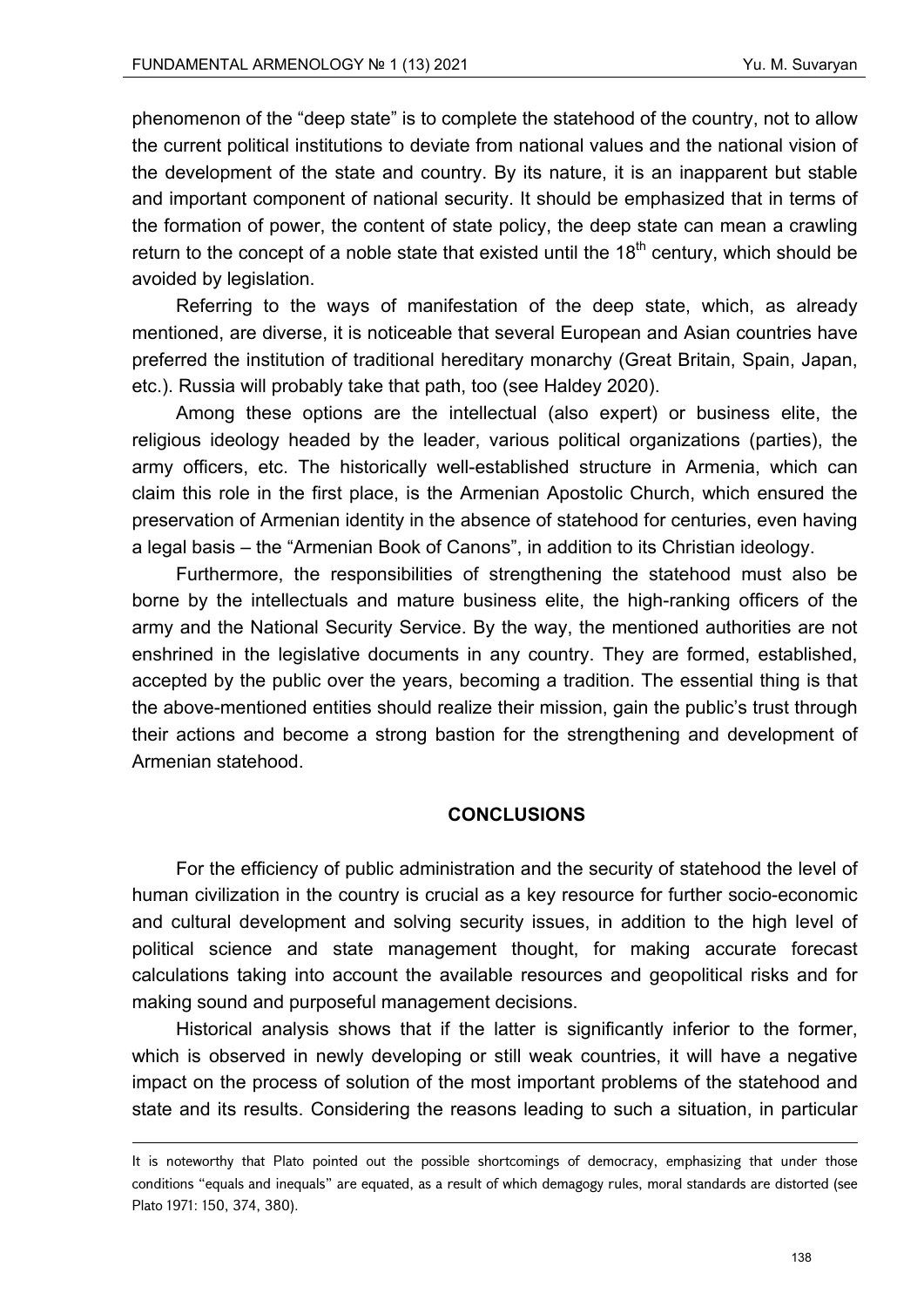for the Republic of Armenia, it is important to increase the scientific level of public administration, which can be achieved by choosing the right management staff, by taking into account the results of scientific research and conclusions of industry experts for making strategic decisions. The most important issue is the balanced distribution of power between the branches of government and its mandatory implementation by the rule of law, enshrining in the constitution the necessary counterbalances and checks.

Transition to the principles of parliamentary governance in the current level of maturity of civil society was untimely. Therefore, it is necessary to return to the semipresidential system of public administration.

By examining the phenomenon of the so-called deep state, viewing it as a guarantee of the security of statehood, a complex of ways of its possible application has been proposed for the purpose of neutralizing the globalization and geopolitical risks.

### **BIBLIOGRAPHY**

**Acemoglu D., Robinson D.A.** 2016. Why are some countries rich and others poor?, in Origins of power, prosperity, and poverty, Moscow (in Russian).

**Denhard R.B.** 2006. Theories of Public Organization, Yerevan (in Arm.).

**Ferguson N.** 2020. The Great Degeneration: How Institutions Decay and Economies die, Yerevan (in Arm.).

**Haldey А.** 2020. Deep state in Russia - utopia or reality?, "Regnum", 21.05.2020 (in Russian).

**Harari Yu. N.** 2020. Sapiens։ A Brief History of Humankind, Yerevan (in Arm.).

**Hobbs T.** 1991. Leviathan or the Matter, Forme and Power of a Commonwealth Ecclesiasticall and Civill, in Works in 2 volumes, vol.2, Moscow (in Russian).

**Linz J.J., Stephan A.** 2011. Problems of Democratic Transition and Consolidation, Yerevan (in Arm.).

**Locke J.** 1988. Two Treatises of Government, in Works in 3 volumes, vol.3, Moscow (in Russian).

**Machiavelli N.** 2010. The Prince. History of Florence, Moscow (in Russian).

**Mescon M., Albert M., F.Hedouri** 2000. Basics of Management, Moscow (in Russian).

**Mukhaev R.T.** 2009. Politology, Moscow (in Russian).

**Pal L.** 2005. Beyond Policy Analysis: Public Issue Management in Turbulent Times, Yerevan (in Arm.).

**Plato** 1971. State, in Works in 3 volumes, vol.3, p.1, Moscow (in Russian).

**Pugachev V.P., Soloviev A.I.** 2005. Introduction into Politology, Moscow (in Russian).

**Samuelson P.A., Nordhaus W.D.** 2000. Economics, Moscow (in Russian).

**Sharma R.** 2018. The Rise and Fall of Nations. Forces of Change in the Post-Crisis World, Moscow (in Russian).